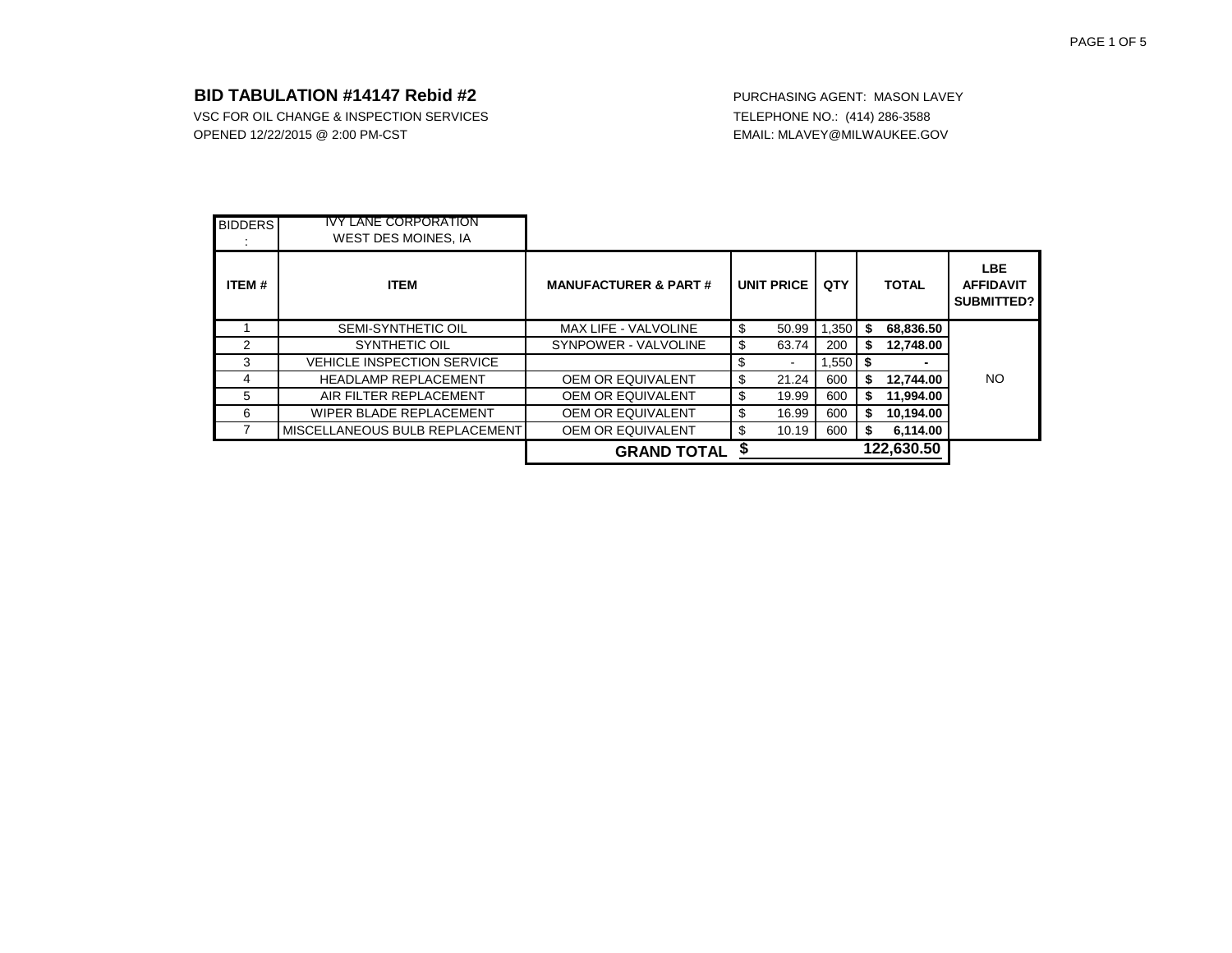| <b>BIDDERS</b> | SUNSHINE CARE CARE, LLC.<br>TALLAHASSEE, FL |                                  |    |                   |       |    |              |                                              |
|----------------|---------------------------------------------|----------------------------------|----|-------------------|-------|----|--------------|----------------------------------------------|
| ITEM#          | <b>ITEM</b>                                 | <b>MANUFACTURER &amp; PART#</b>  |    | <b>UNIT PRICE</b> | QTY   |    | <b>TOTAL</b> | <b>LBE</b><br><b>AFFIDAVIT</b><br>SUBMITTED? |
|                | <b>SEMI-SYNTHETIC OIL</b>                   | <b>CHEVRON TEXACO - HAVOLINE</b> | \$ | 24.99             | 1,350 | \$ | 33,736.50    |                                              |
| 2              | SYNTHETIC OIL                               | <b>CHEVRON TEXACO - HAVOLINE</b> | \$ | 39.99             | 200   | S  | 7,998.00     |                                              |
| 3              | <b>VEHICLE INSPECTION SERVICE</b>           |                                  | S  | 10.00             | .550  | \$ | 15,500.00    |                                              |
| 4              | <b>HEADLAMP REPLACEMENT</b>                 | <b>WAGNER</b>                    | \$ | 19.99             | 600   | \$ | 11,994.00    | NO                                           |
| 5              | AIR FILTER REPLACEMENT                      | <b>SERVICE CHAMP</b>             | \$ | 12.99             | 600   | S  | 7,794.00     |                                              |
| 6              | WIPER BLADE REPLACEMENT                     | <b>BOSCH</b>                     | \$ | 9.99              | 600   | S  | 5,994.00     |                                              |
|                | MISCELLANEOUS BULB REPLACEMENT              | <b>WAGNER</b>                    | \$ | 5.99              | 600   | S  | 3,594.00     |                                              |
|                |                                             | <b>GRAND TOTAL</b>               |    | 86,610.50         |       |    |              |                                              |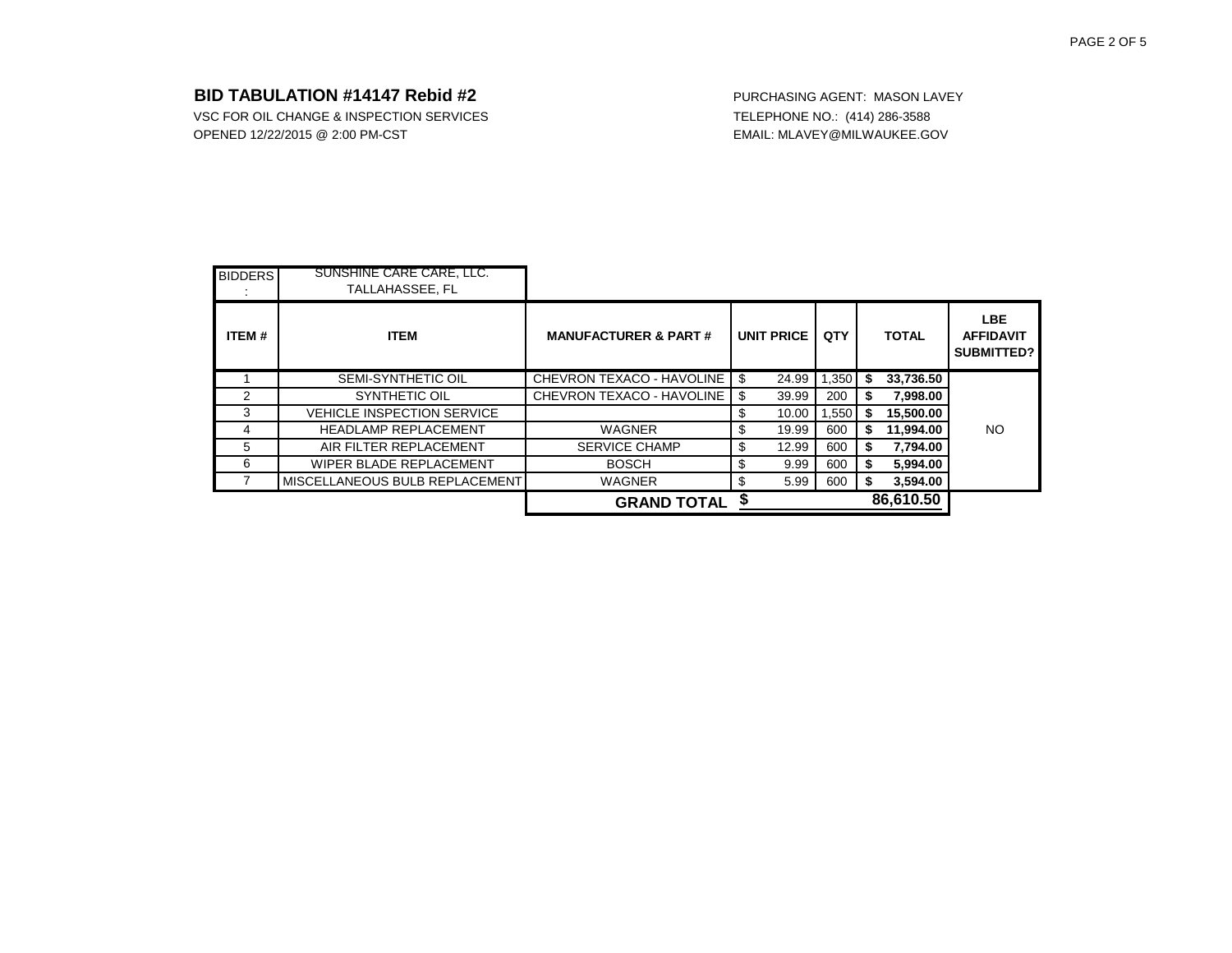| <b>BIDDERS</b> | <b>BADGER TRUCK CENTER</b><br>MILWAUKEE, WI |                                 |                                |       |    |                          |                                              |
|----------------|---------------------------------------------|---------------------------------|--------------------------------|-------|----|--------------------------|----------------------------------------------|
| ITEM#          | <b>ITEM</b>                                 | <b>MANUFACTURER &amp; PART#</b> | <b>UNIT PRICE</b>              | QTY   |    | <b>TOTAL</b>             | <b>LBE</b><br><b>AFFIDAVIT</b><br>SUBMITTED? |
|                | <b>SEMI-SYNTHETIC OIL</b>                   | <b>MOTORCRAFT</b>               | \$<br>37.95                    | 1,350 | S  | 51,232.50                |                                              |
| 2              | SYNTHETIC OIL                               | <b>SERVICE PRO</b>              | \$<br>69.95                    | 200   | \$ | 13,990.00                |                                              |
| 3              | <b>VEHICLE INSPECTION SERVICE</b>           |                                 | \$<br>$\overline{\phantom{a}}$ | 1,550 | S  | $\overline{\phantom{0}}$ |                                              |
| 4              | <b>HEADLAMP REPLACEMENT</b>                 | GE.                             | \$<br>19.95                    | 600   | \$ | 11,970.00                | <b>NO</b>                                    |
| 5              | AIR FILTER REPLACEMENT                      | <b>MOTORCRAFT</b>               | \$<br>24.95                    | 600   | \$ | 14,970.00                |                                              |
| 6              | WIPER BLADE REPLACEMENT                     | <b>MOTORCRAFT</b>               | \$<br>34.95                    | 600   | \$ | 20,970.00                |                                              |
|                | MISCELLANEOUS BULB REPLACEMENT              | <b>GE</b>                       | \$<br>14.95                    | 600   |    | 8,970.00                 |                                              |
|                |                                             | <b>GRAND TOTAL</b>              |                                |       |    | 122,102.50               |                                              |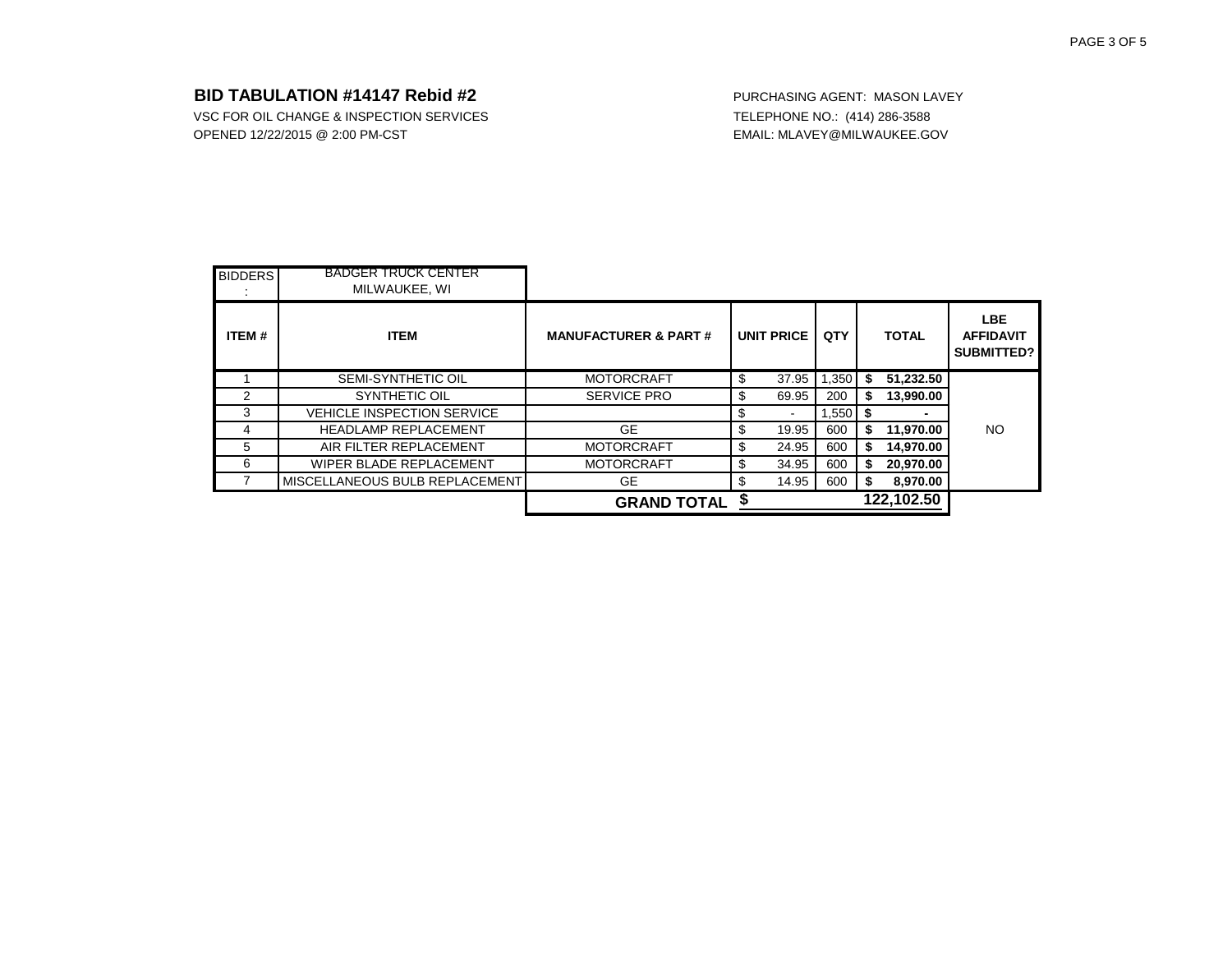|                |                                                     | <b>GRAND TOTAL</b>              |                   |       |    | 312,472.50   |                                              |
|----------------|-----------------------------------------------------|---------------------------------|-------------------|-------|----|--------------|----------------------------------------------|
|                | MISCELLANEOUS BULB REPLACEMENT                      | <b>WAGNER</b>                   | \$<br>18.00       | 600   | S  | 10,800.00    |                                              |
| 6              | WIPER BLADE REPLACEMENT                             | <b>ANCO</b>                     | \$<br>14.00       | 600   | S  | 8,400.00     |                                              |
| 5              | AIR FILTER REPLACEMENT                              | <b>MOTORCRAFT</b>               | \$<br>29.00       | 600   | \$ | 17,400.00    |                                              |
| 4              | <b>HEADLAMP REPLACEMENT</b>                         | <b>WAGNER</b>                   | \$<br>42.50       | 600   | S  | 25,500.00    | <b>YES</b>                                   |
| 3              | <b>VEHICLE INSPECTION SERVICE</b>                   |                                 | \$<br>99.00       | 1,550 | \$ | 153,450.00   |                                              |
| 2              | SYNTHETIC OIL                                       | <b>MOTORCRAFT</b>               | \$<br>79.95       | 200   | S  | 15,990.00    |                                              |
|                | SEMI-SYNTHETIC OIL                                  | <b>MOTORCRAFT</b>               | \$<br>59.95       | 1,350 | \$ | 80,932.50    |                                              |
| ITEM#          | <b>ITEM</b>                                         | <b>MANUFACTURER &amp; PART#</b> | <b>UNIT PRICE</b> | QTY   |    | <b>TOTAL</b> | <b>LBE</b><br><b>AFFIDAVIT</b><br>SUBMITTED? |
| <b>BIDDERS</b> | <b>RUTTER'S AUTOMOTIVE SERVICE</b><br>MILWAUKEE, WI |                                 |                   |       |    |              |                                              |